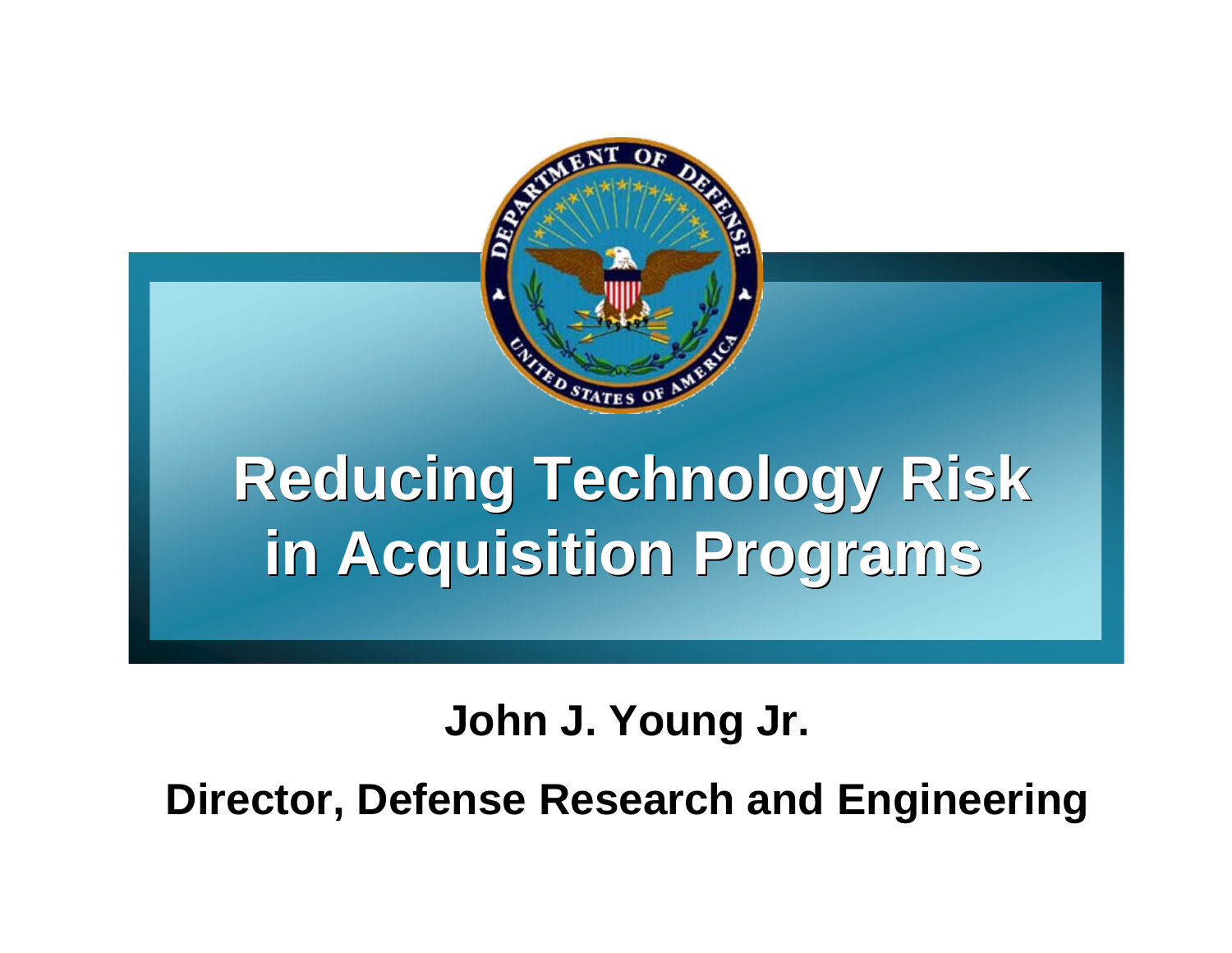# If a great technology is developed in the lab but no one uses it, does it make a difference ....

800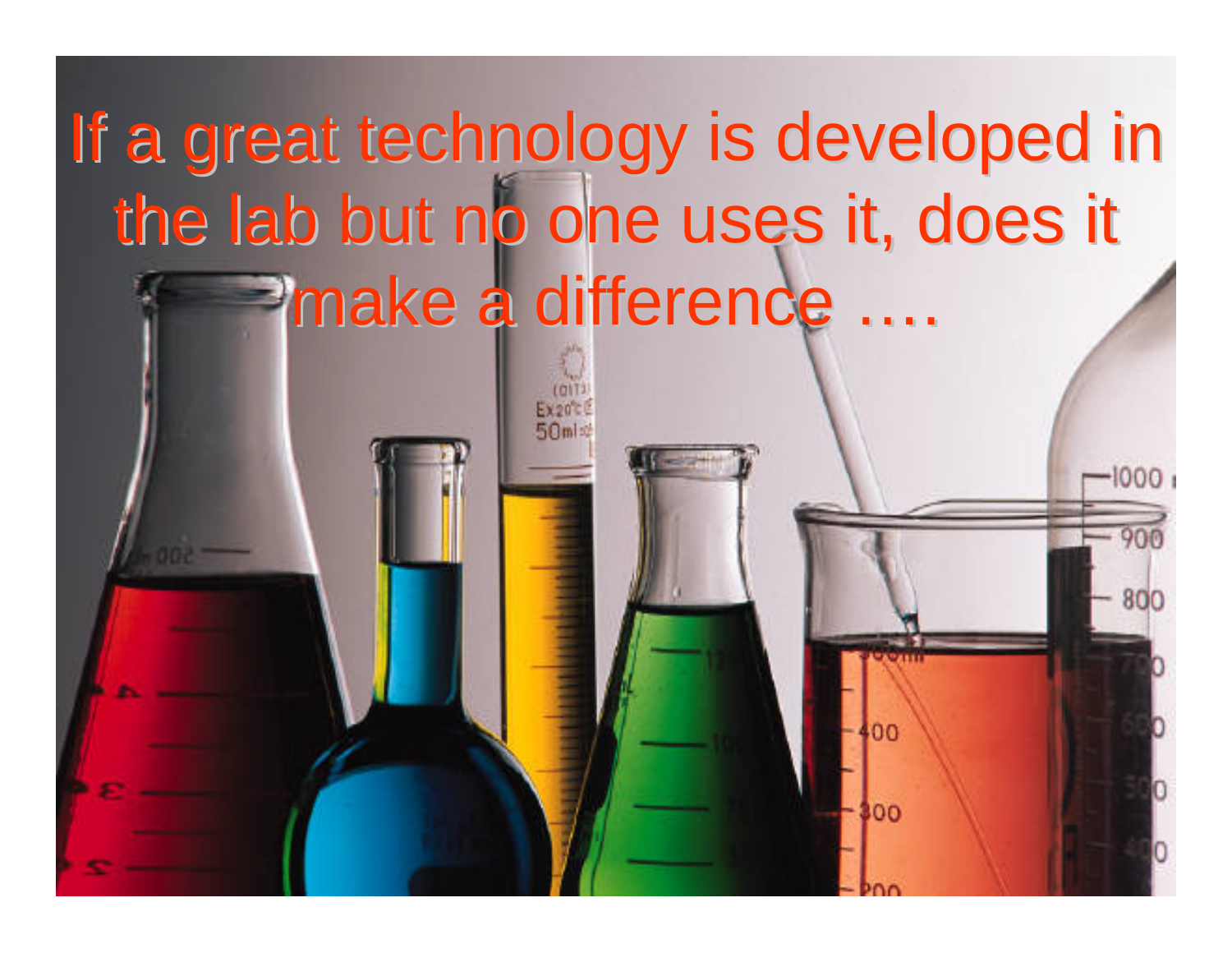### **DoD S&T Has Developed Technologies That Changed Warfighting**



*Stealth Stealth*

- • **Disruptive technologies resulting from technology push:**
	- –**Internet**
	- –**GPS**
	- –**Night vision**
	- **Lasers**
	- –**Stealth**

•

- –**Predator**
- **Global Hawk**
- *None of these emerged from requirements*



*UAVs*

*Yesterday's Investment in S&T Provided Today's Capability Advantage*

**All provided dominant capability**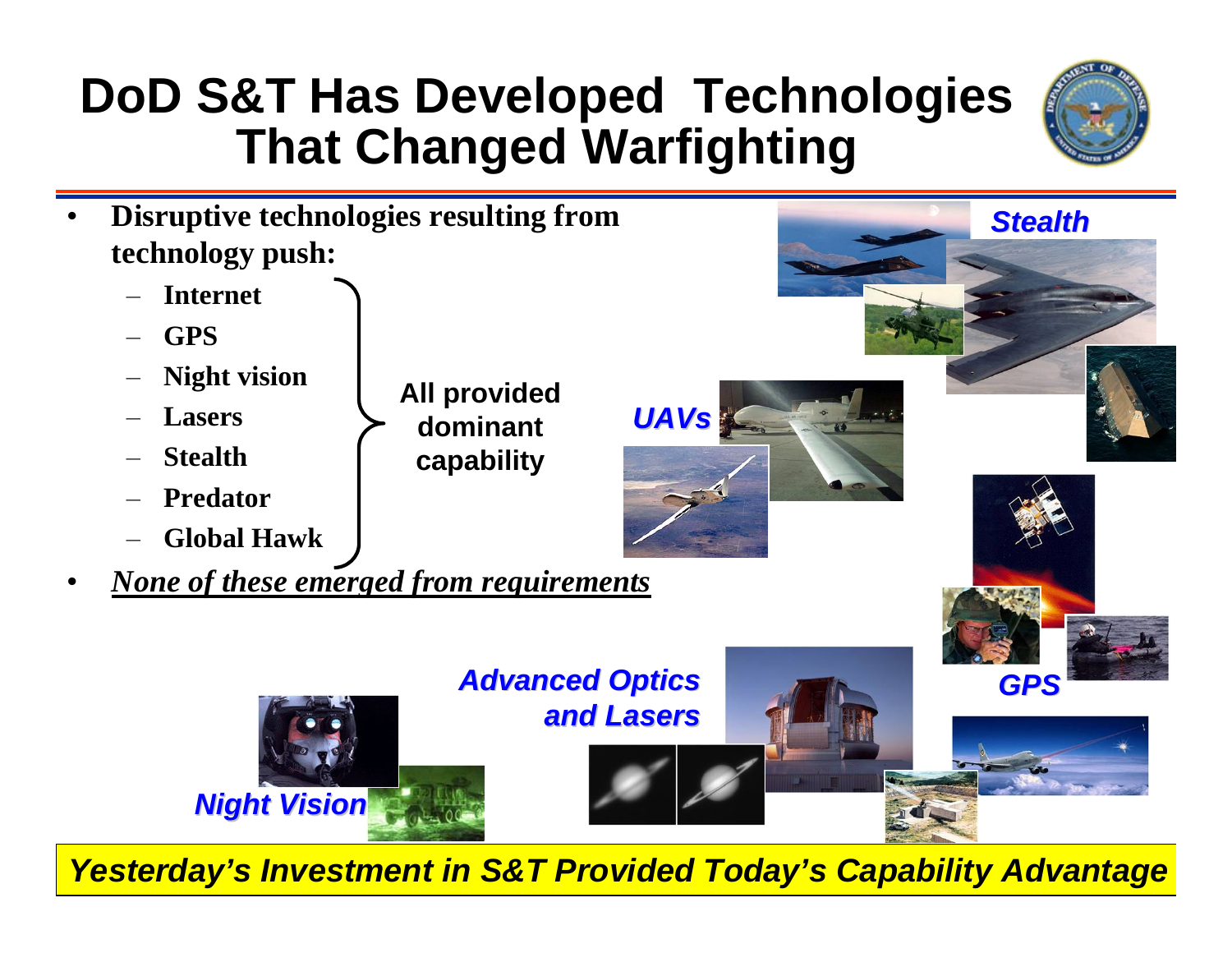#### **The Power of Long-Term Technology Development**



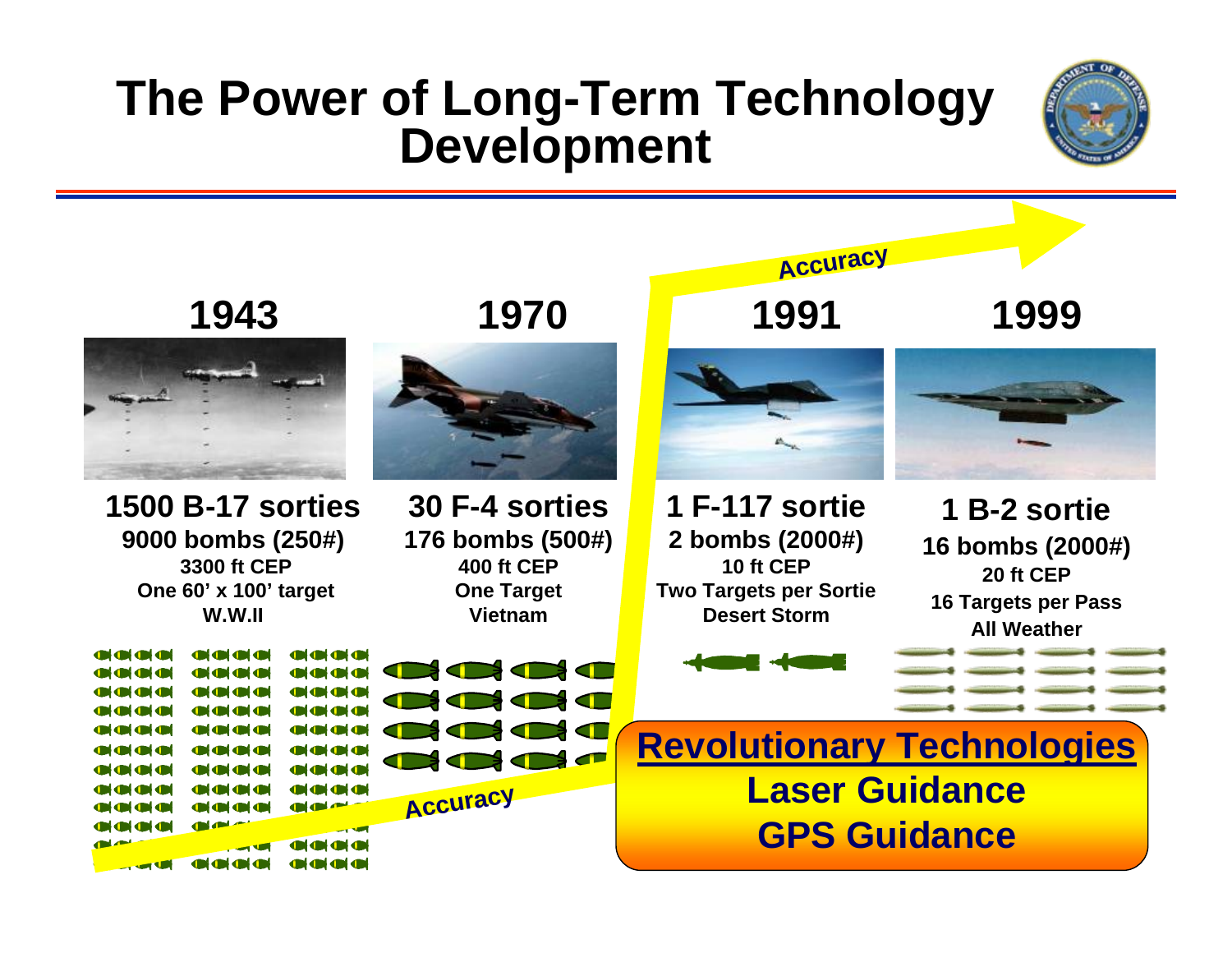# **DDR&E Vision**



#### **VISION: To develop technology to defeat any adversary on VISION: To develop technology to defeat any adversary on any battlefield any battlefield**

*Any Battlefield includes physical, cyber, space, undersea, etc* 

*Any Adversary includes both State and non-State actors*

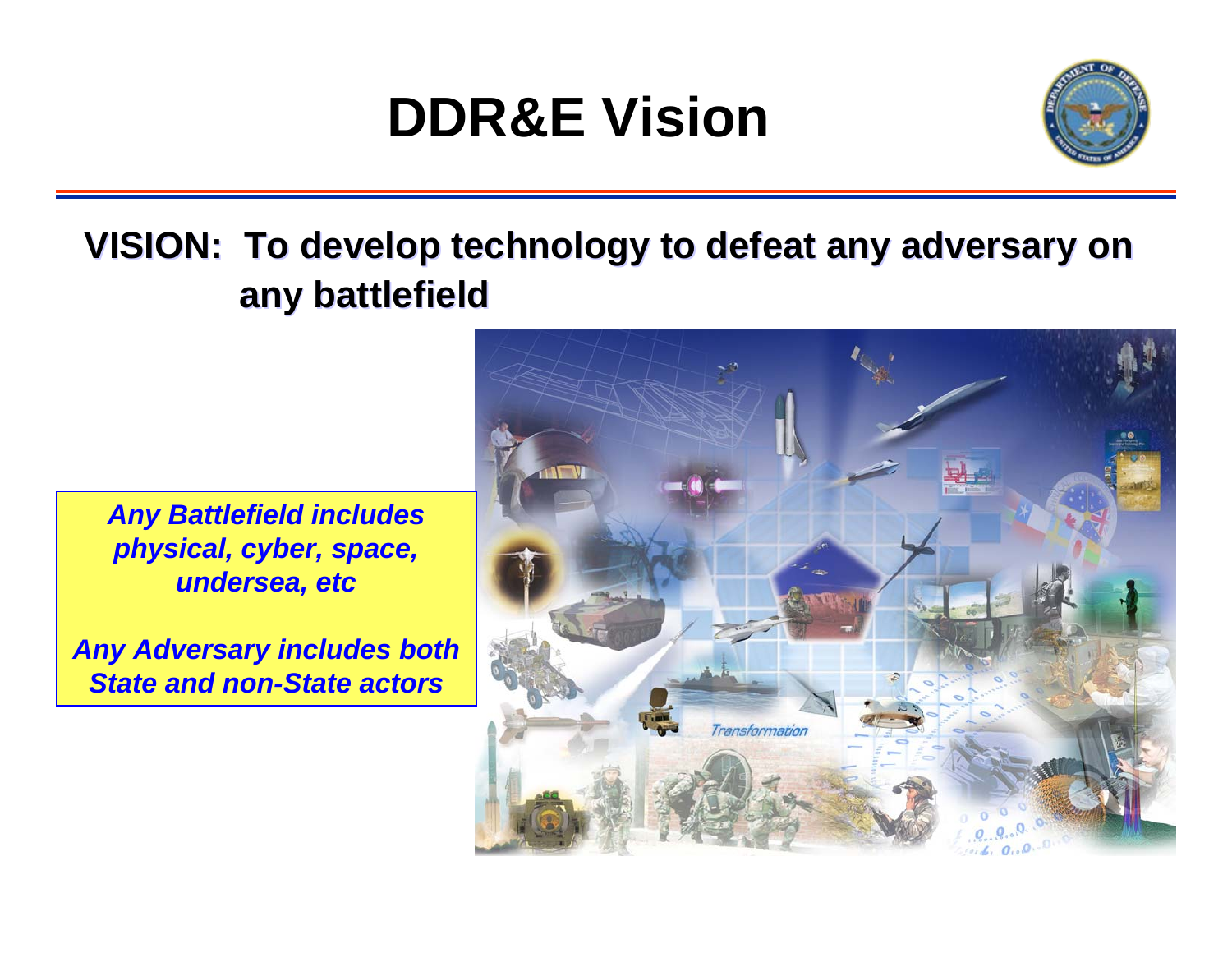# **The Pyramid of Strategic Capability**





- *Enhance Linkage Technologist to Acquisition*
- *Enhance Prototypes*
- *Quick Reaction Programs*

**II. Strategic Resilience III. Strategic Awareness** • *Global Technology Awareness*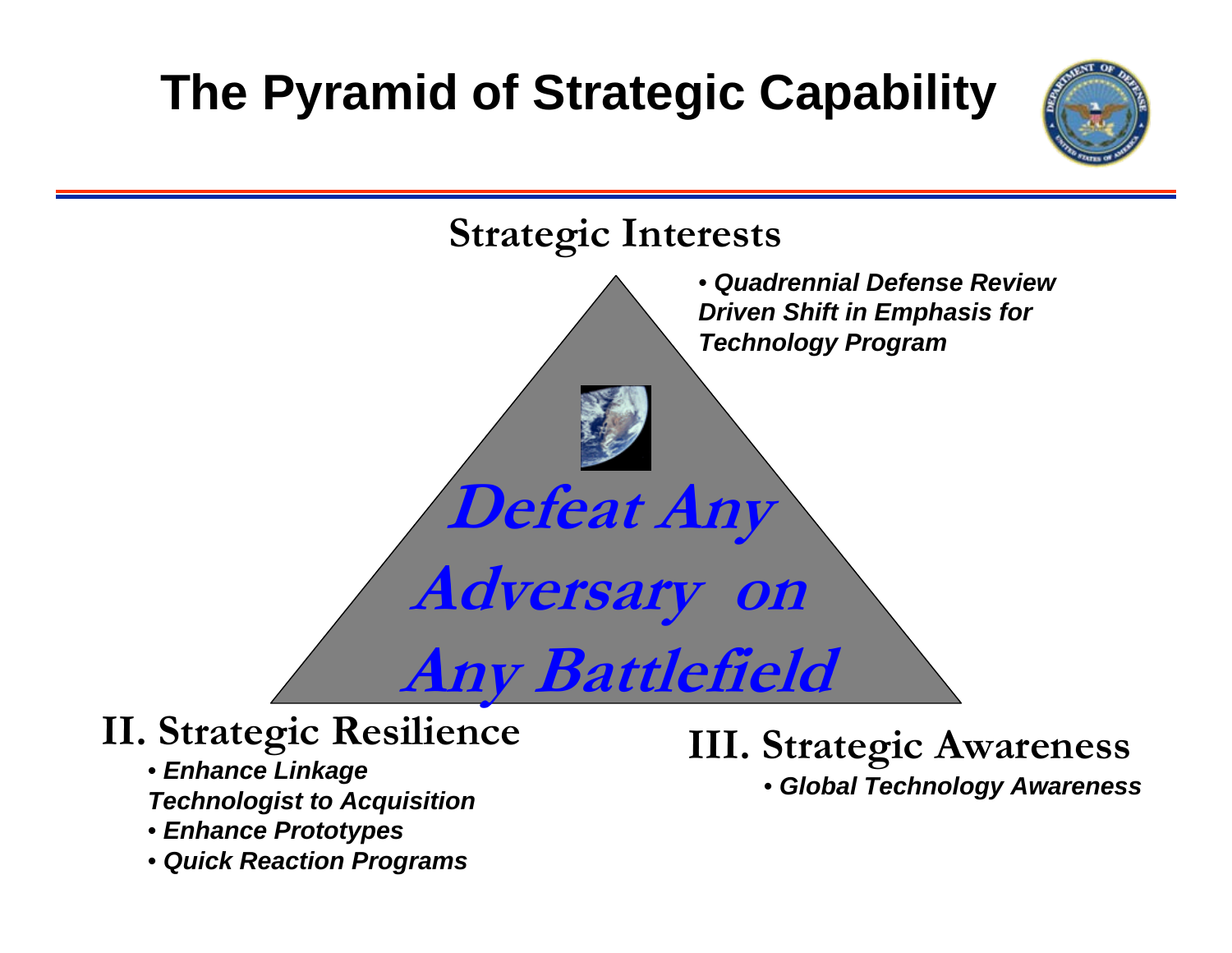

- **Rate of Technology Change is Increasing**
- **World Becoming Technologically Smarter**
- **Availability of Global Commercial Technology Increasing; Need to use to Maximum Extent Possible**
- **Enhanced Use of Prototypes**
- **New Capability Needs**

*Multiple Dimensions Mean Multiple Solutions Needed*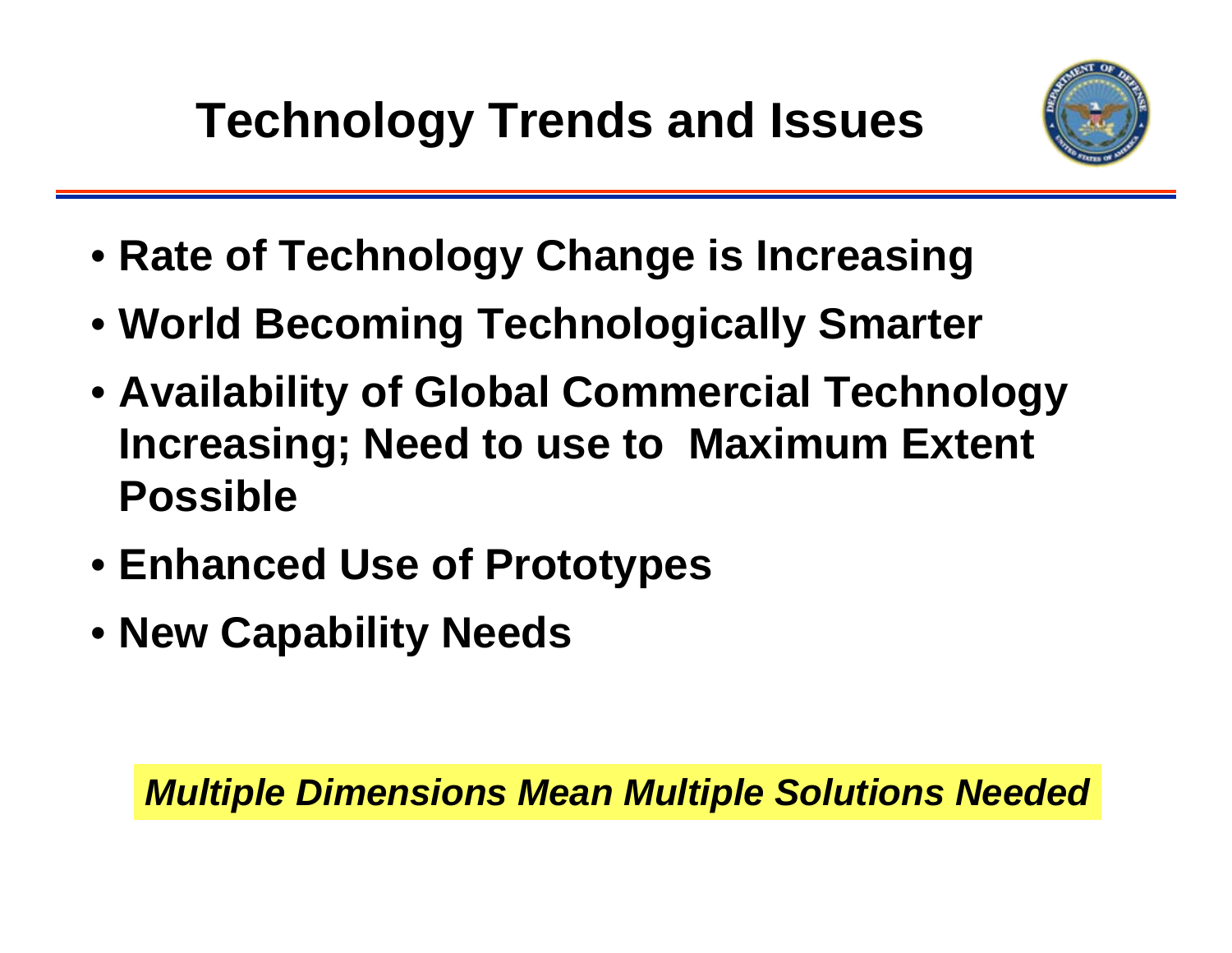# **The Pace of Technology Development**



- **"Moore's Law" Computing doubles every 18 months**
- **"Fiber Law" Communication capacity doubles every 9 months**

"Storage Law" **storage doubles every 12 months** 

#### **Defense Acquisition Pace**

- **F-22 Milestone I: Oct 86 IOC: Dec 05\*Comanche Milestone I: Jun 89 IOC: Sep 09**
	- **\* Computers at IOC are 2,000 X faster, hold 130,000 X bits of information than they did at MS I**

**Technology growth is non-linear… Acquisition path has been linear**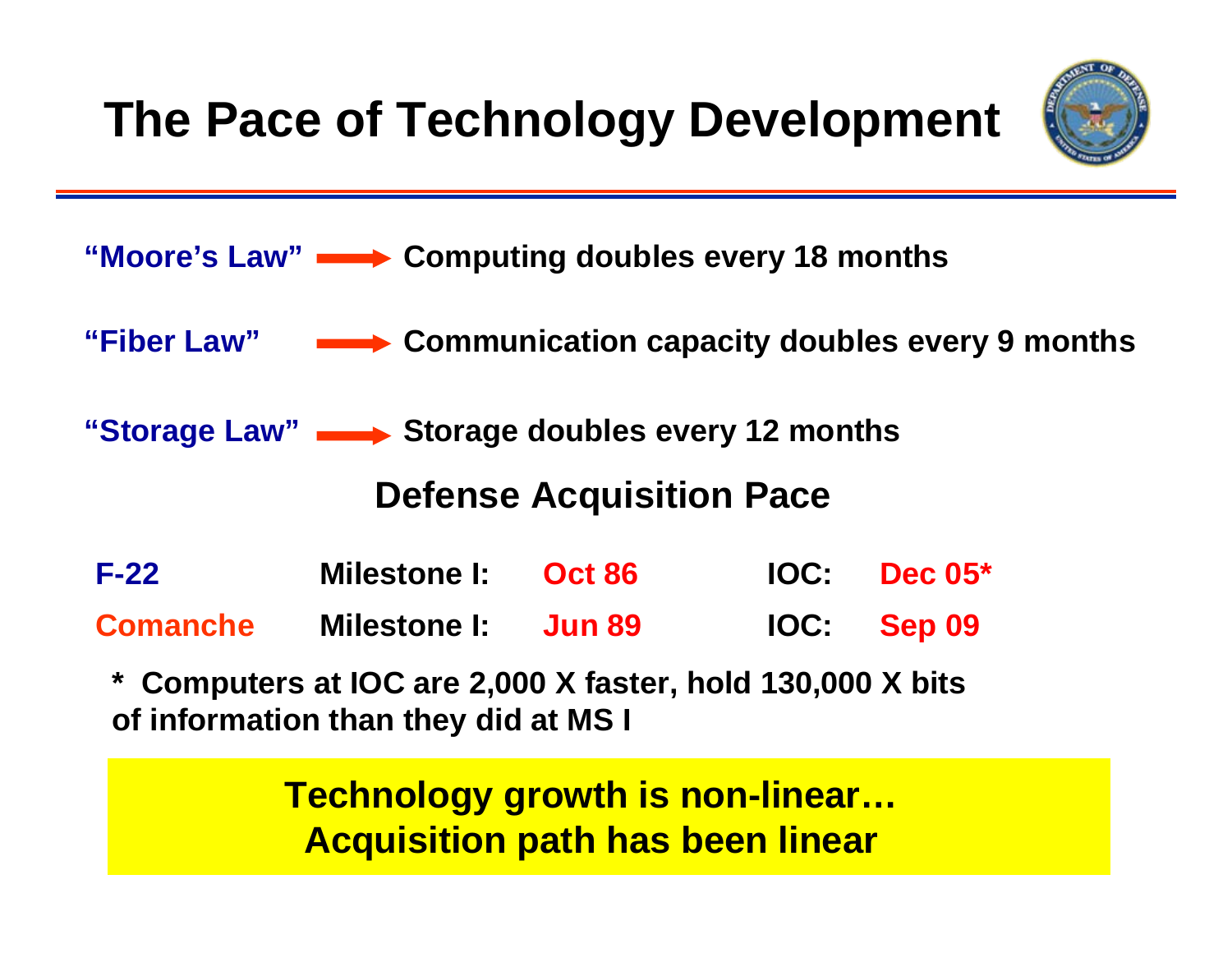#### **Comparison of Scientists & Engineers Produced**





**Source: Money Magazine**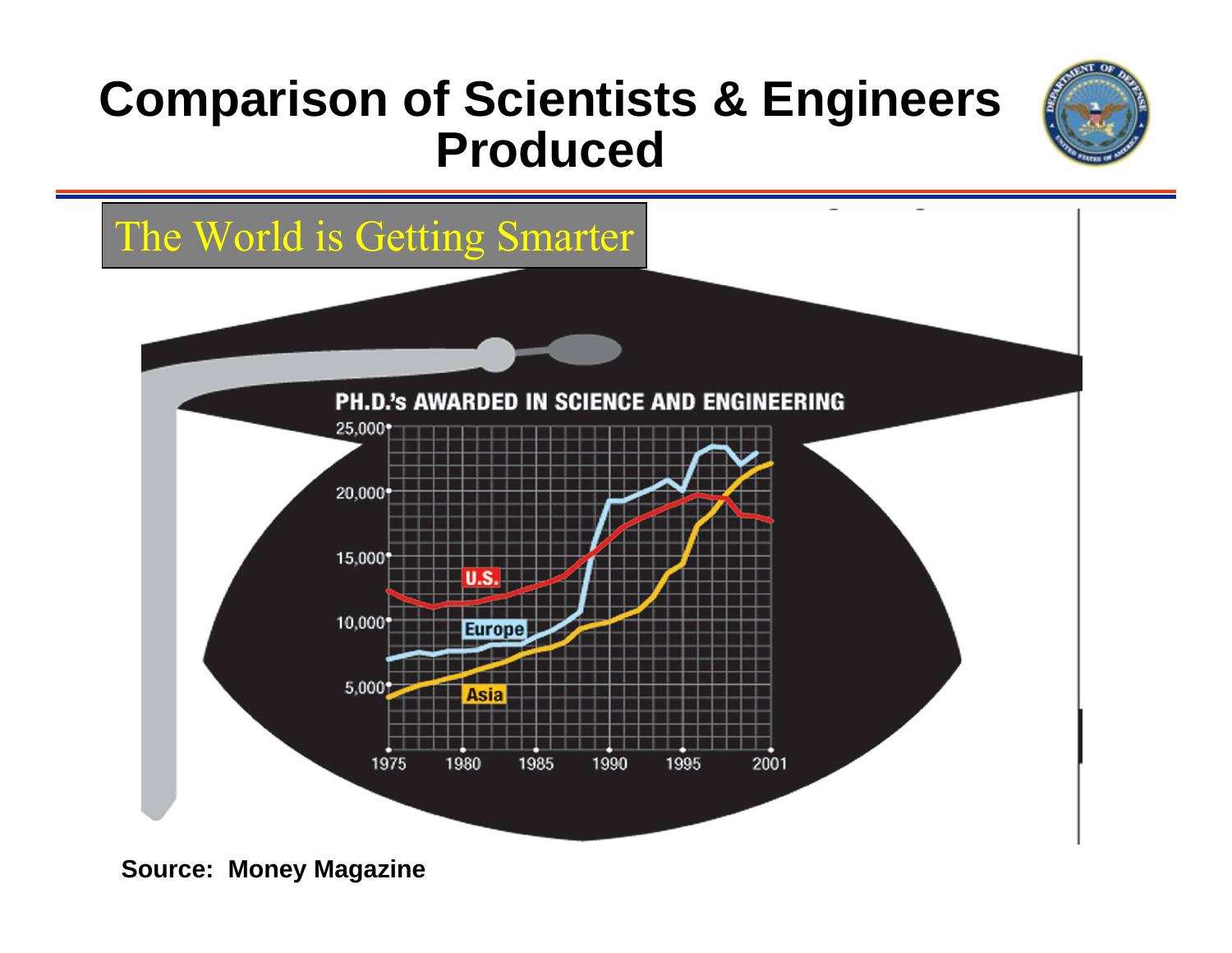#### **U.S. No Longer Leads the World in the Generation of New Scientific Knowledge**





**Source: American Physical Society** *- APS News August/September 2000*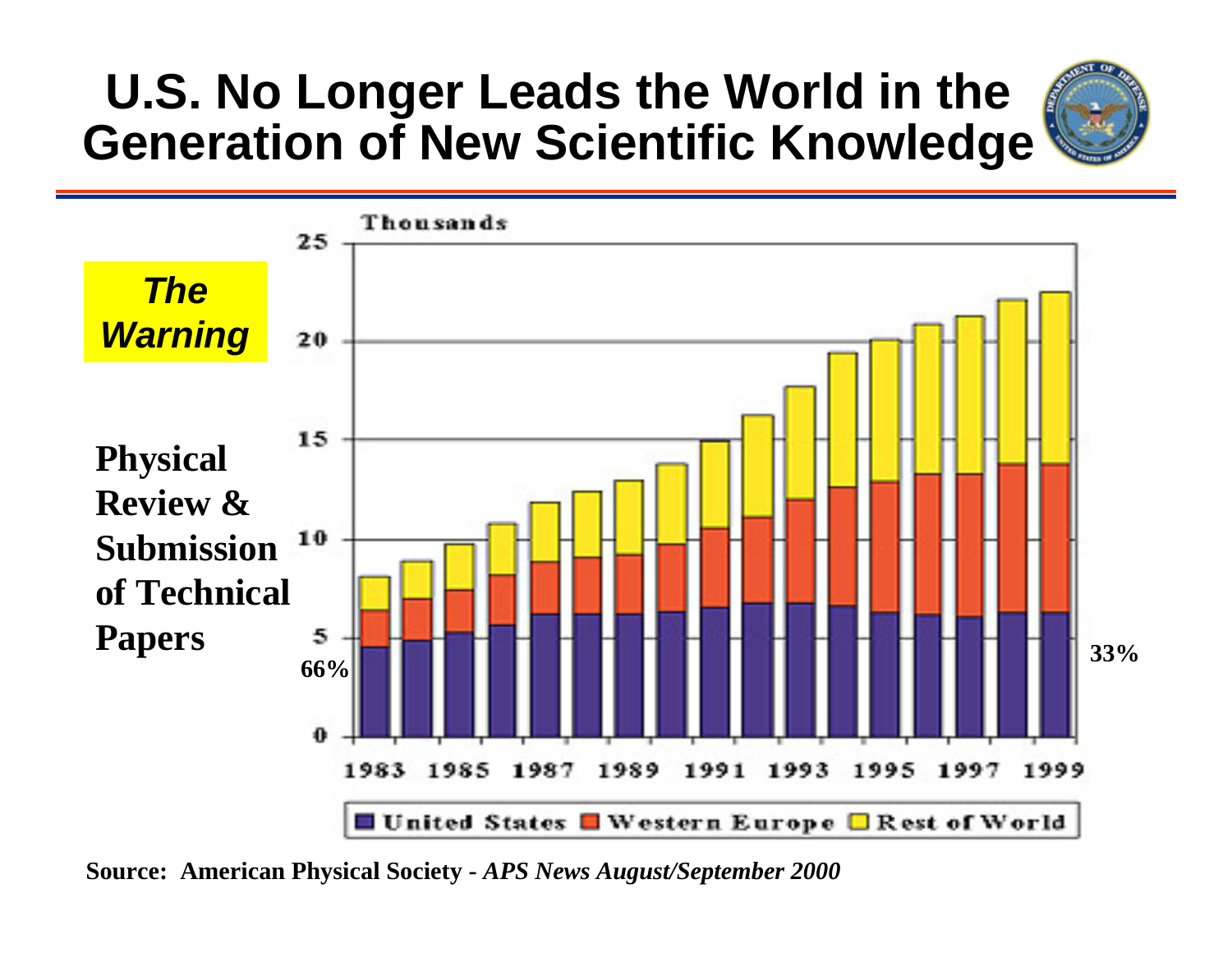# **International S&T Trends**



- **International Science and Technology**
- **Globalization**
- •**Intellectual Capital Advantage of the US**
- **Pace of Technology Development**
- **Disruptive Technology**

**Net Equation—Uncertainty Increasing Intellectual Advantage of US Waning S&T Program Should Offer New Opportunities**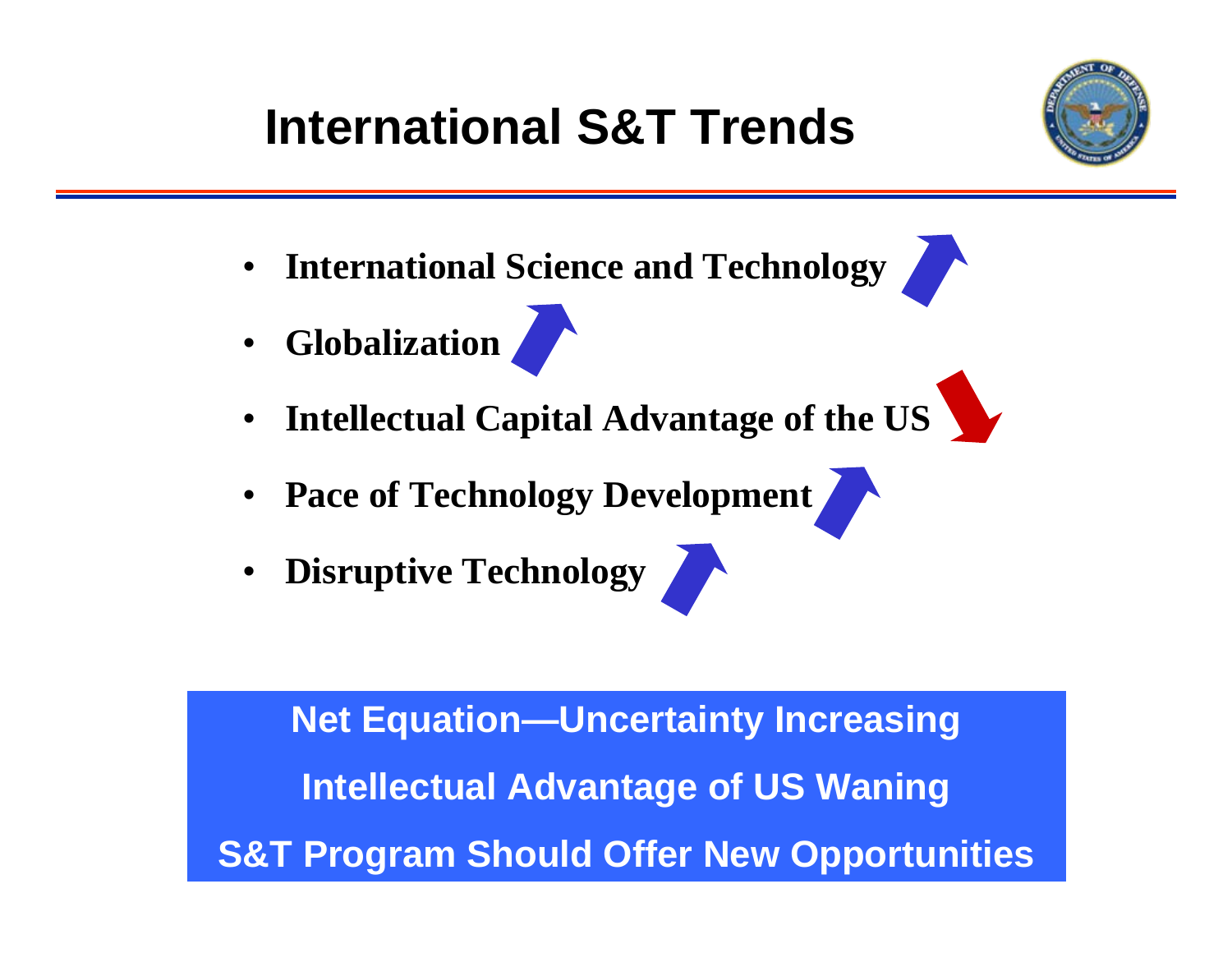# **The Beginning of Change**

- **US National Security Strategy (March 2006) set national imperative to continue the war on terrorism**
- **2006 Quadrennial Defense Review also restated the need for DoD to balance its capabilities across four categories of challenges:**
	- **Traditional**
	- **Irregular**
	- **Catastrophic**
	- **Disruptive**



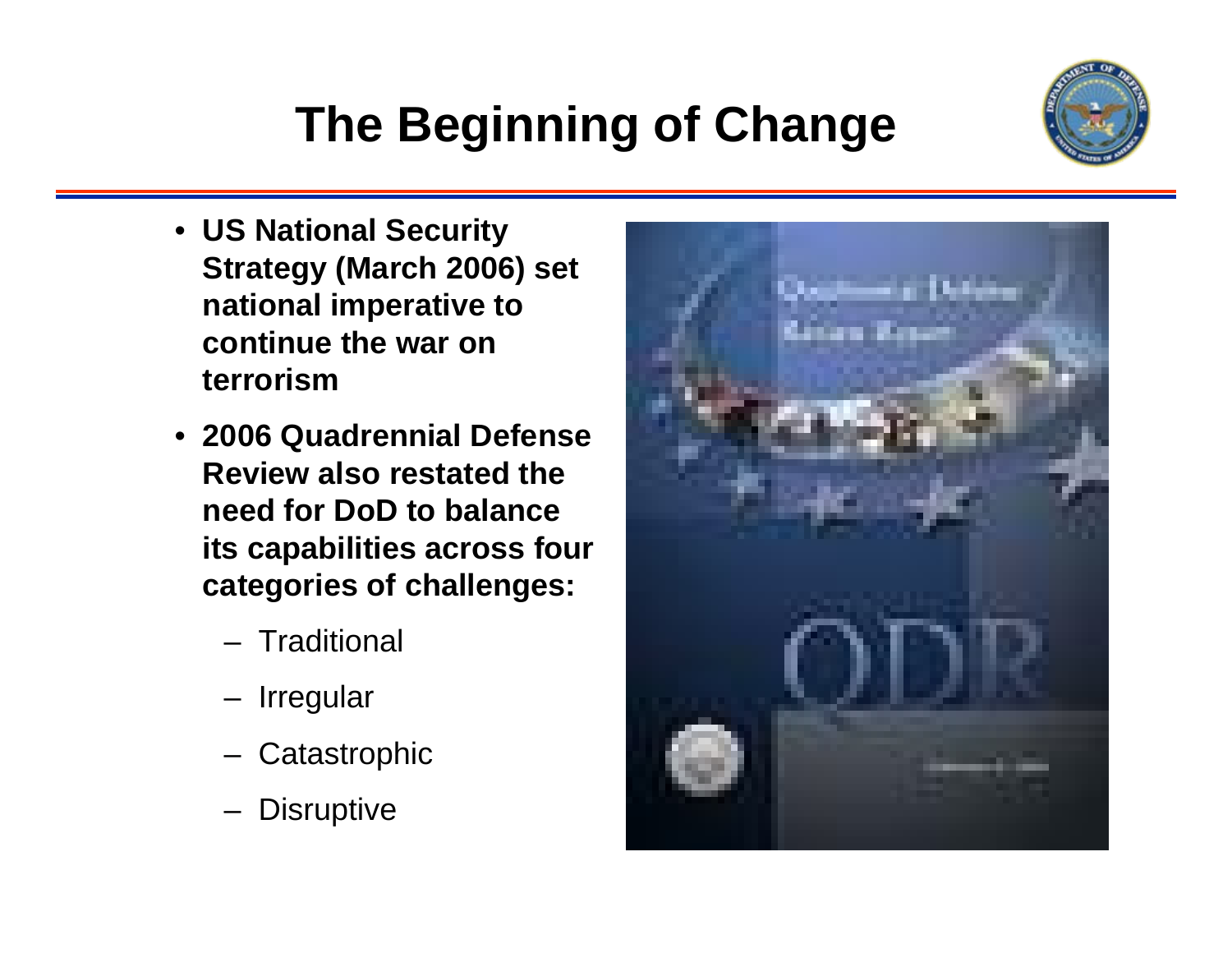#### **National Defense Strategy Drives Investment Strategy**



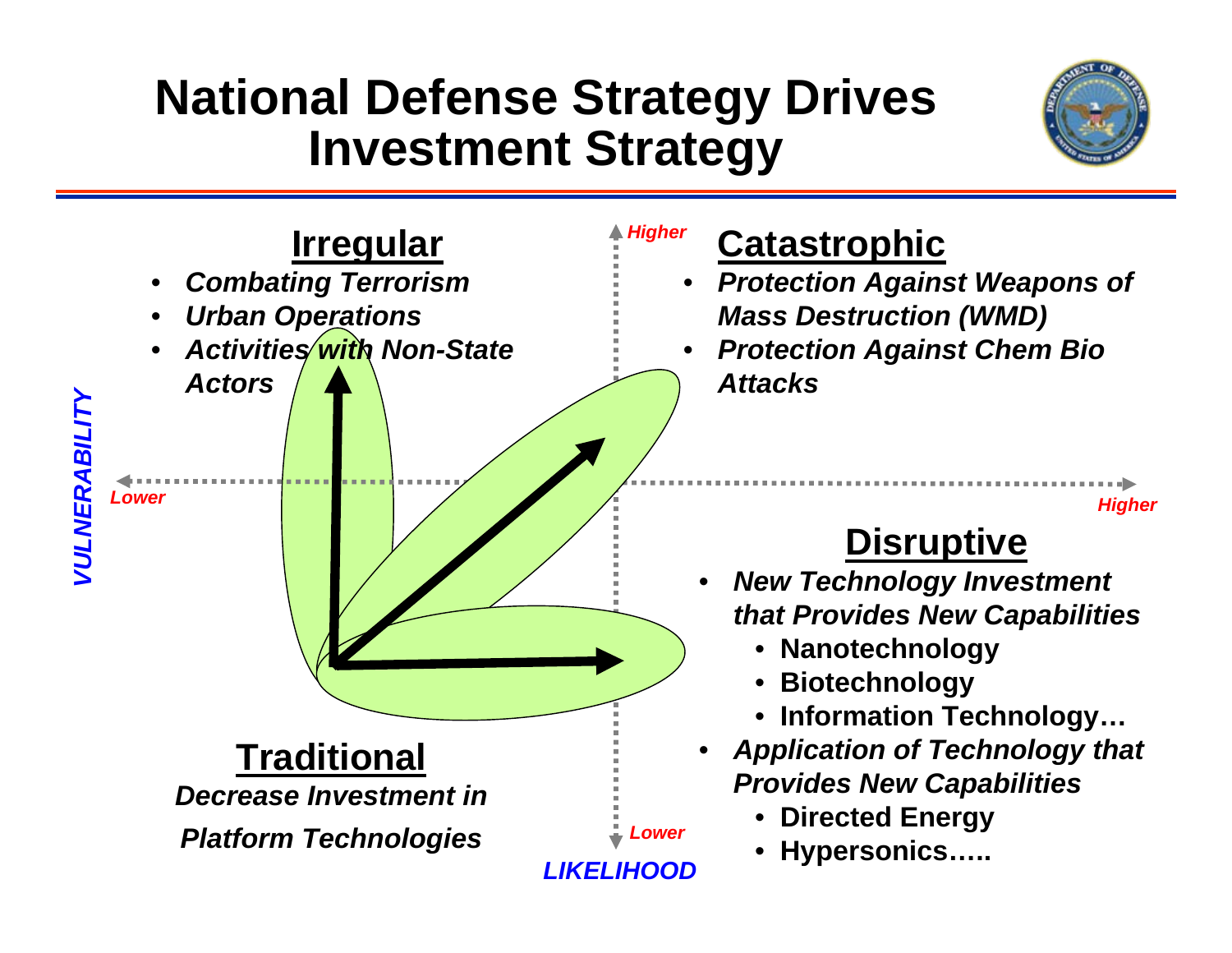### **S&T Enabling Technology Priorities**  *--Supporting the QDR--*



- **Potential technology focus areas:**
	- **Biometrics and Biological exploitation**
	- **Information technology and applications**
	- **Persistent Surveillance Technology**
	- **Networks and Communication**
	- **Human, Social, Cultural, and Behavioral Modeling**
	- **Language**
	- **Cognitive Enhancement**
	- **Directed energy**
	- **Autonomous systems**
	- **Hyperspectral sensors**
	- **Nanotechnology**
	- **Advanced Materials**
	- **Energy and Power**
	- **Affordability**
	- **Combating Weapons of Mass Destruction Technologies**
	- **Energetic Materials**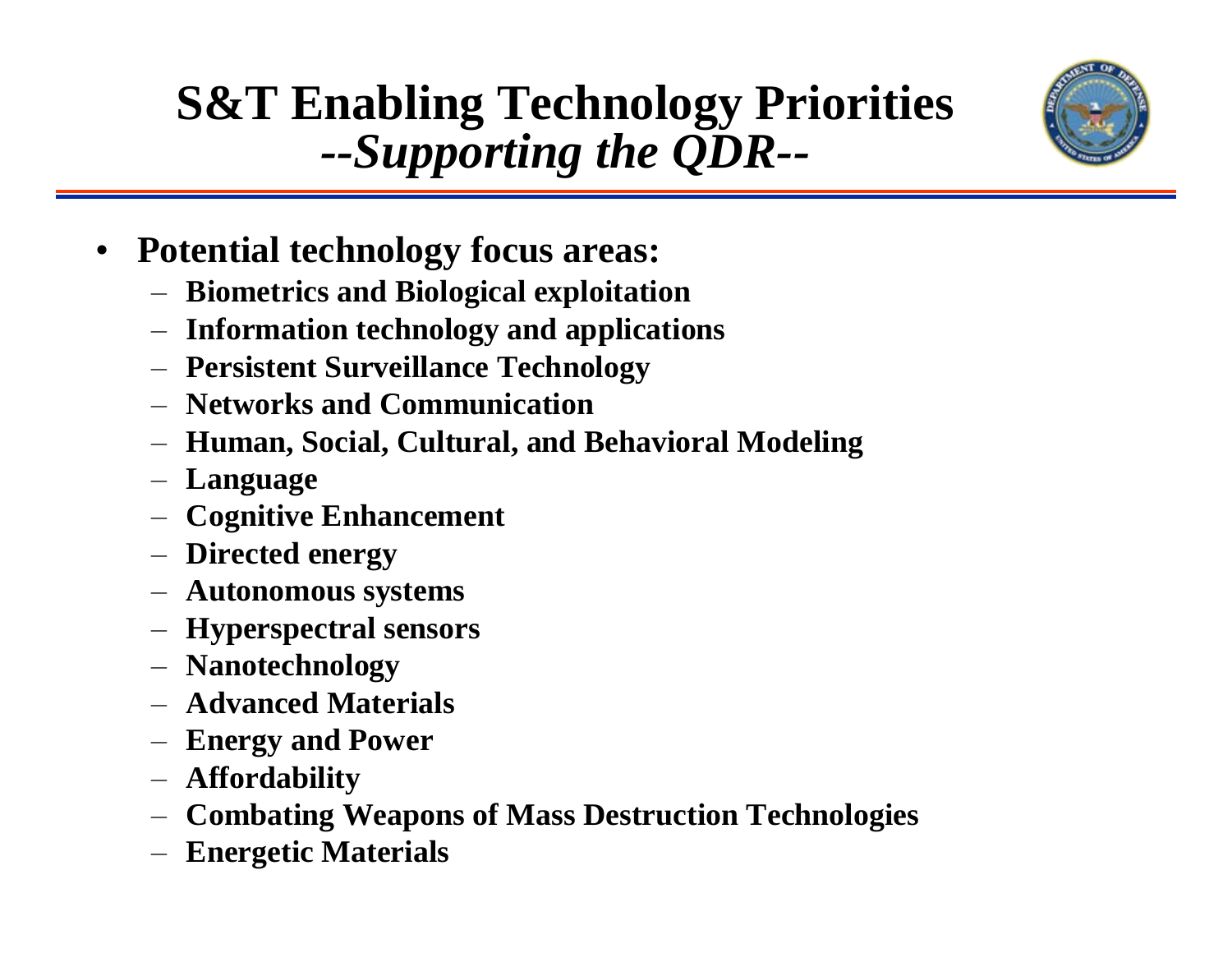#### **Integrating Intelligence into S&T Planning**



#### • **Incorporate S&T Intelligence Products into S&T Planning Process**

**How do we ensure S&T intelligence information is broadly disseminated and used in S&T Planning?**

#### **Reliance 21**

**Revised process incorporates Intelligence analysis into S&T planning process**

#### **Project DRUMBEAT**

**Weekly intelligence briefing forum on scientific and technical (S&T) topics.**

#### **S&T Net Assessment Program**

**Comparison of US DoD capabilities with foreign technology programs (current and future)**

**Global Technology Development Database**

**Unclassified database with information on global tech development efforts; will launch in R&E Portal June 2007**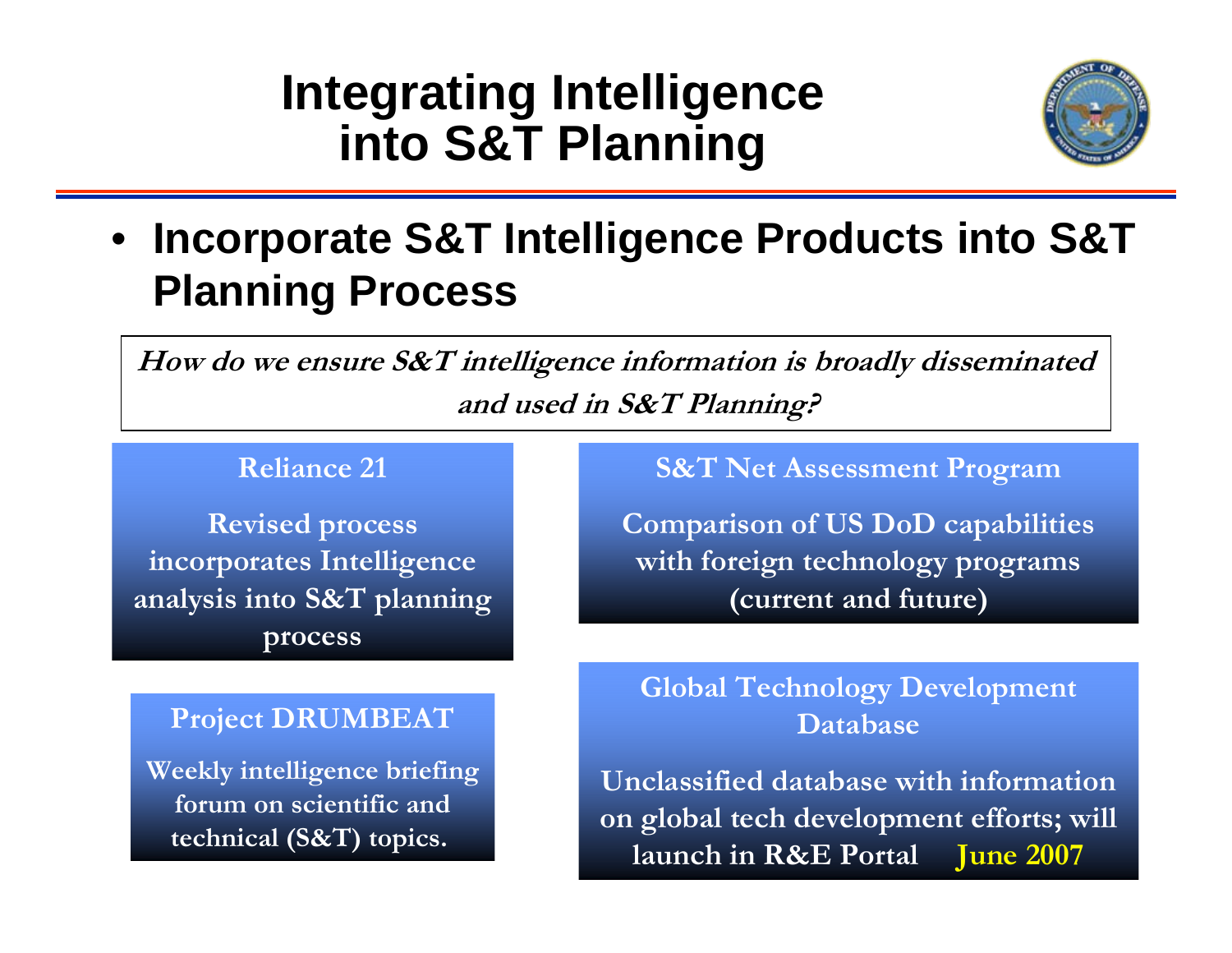### **S&T Program Changes for Fiscal Year 2008**



- **In Response to the QDR, the S&T Program Has New Programs Planned for FY2008:**
	- **Clandestine Tagging, Tracking and Locating;**
	- **Biometrics;**
	- **Human, Cultural, Social Behavior Modeling:**
	- **Networks;**
		- − **Airborne Network Gateways**
		- − **Network Science**
	- **Persistent Surveillance;**
	- **Sensor Weapon Pairing**
- **In Response to the Cost of Acquisition and Operations, the S&T Program Has New Programs Planned for FY2008:**
	- **Technologies to decrease energy consumption/increase alternatives**
	- **Manufacturing Technology S&T**
	- **High Performance Computational Tools for Acquisition Streamlining**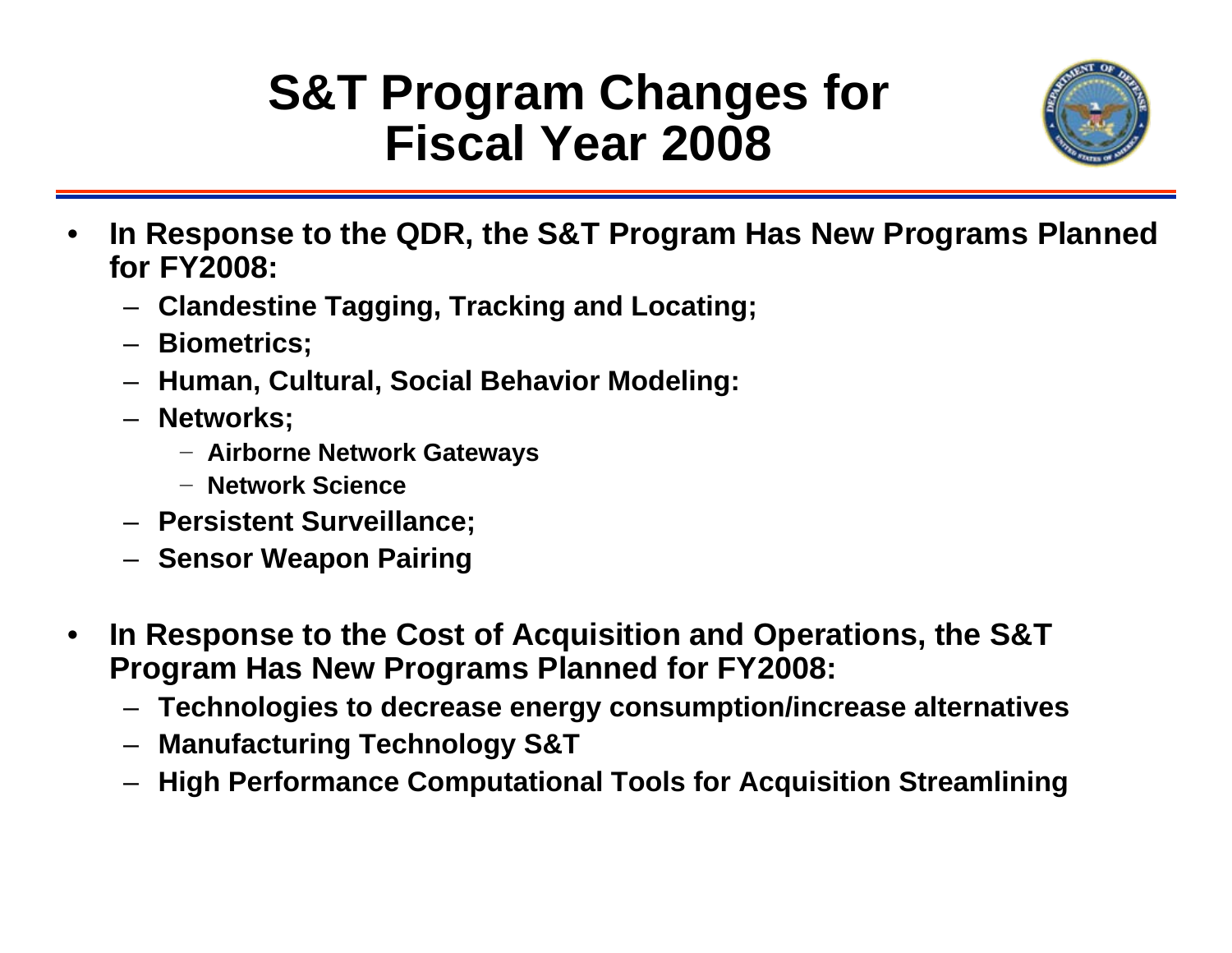# **Emerging S&T Model**



**All Services are moving their acquisition processes**

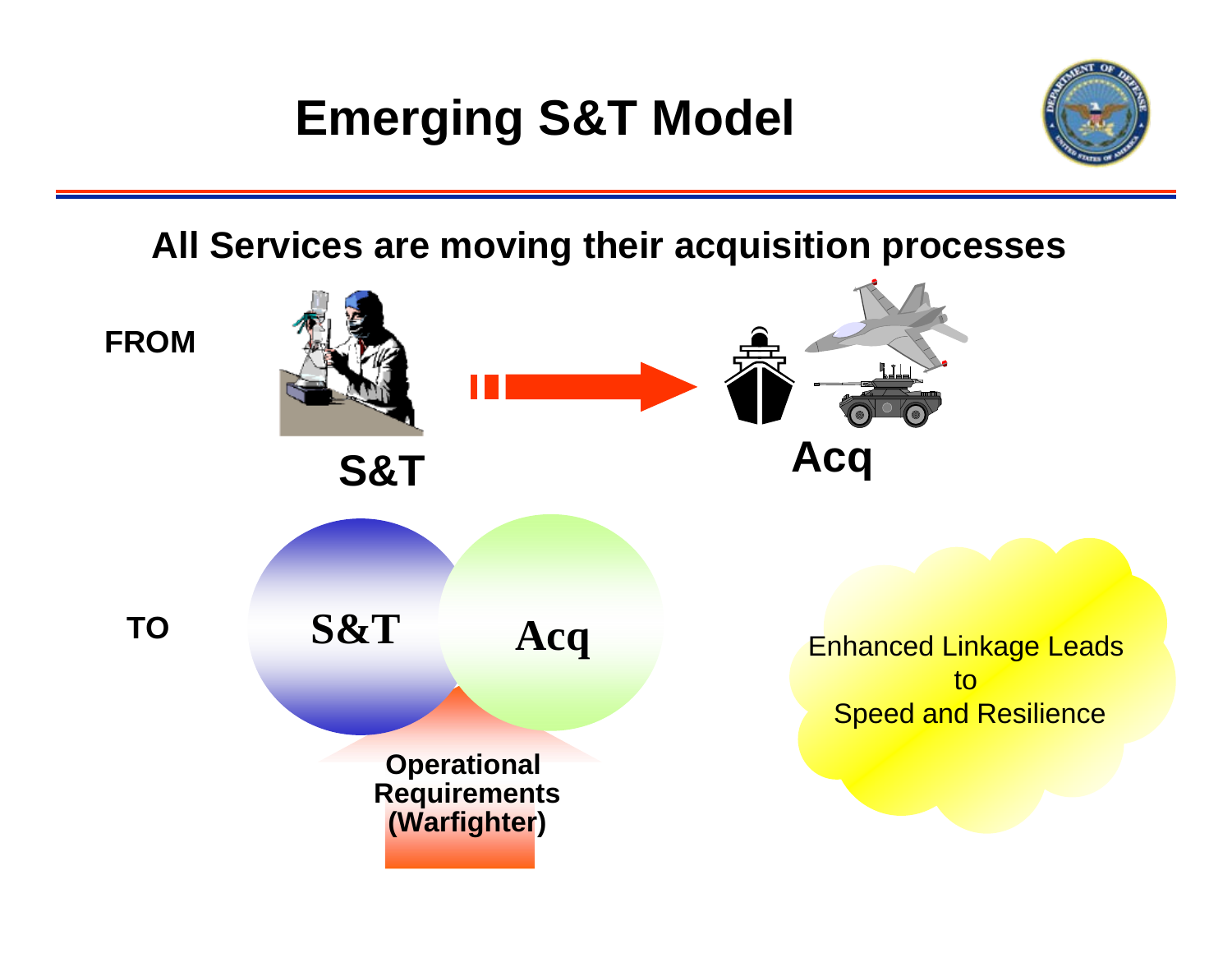# **Prototyping Pays Dividends**



- *Reduces Technical Risk*
- *Reduces Cost and Shortens SDD*
- *Develops Engineering Skills*
- *Develops PM Skills*
- *Provides a Tool to Inspire Young People*
- *Attracts S&E's to Defense Challenges*
- *Allows Warfighter Familiarization*
- *Aids Requirements and ConOps*

*Prototype programs are not acquisition programs, and* 

*should not be science projects*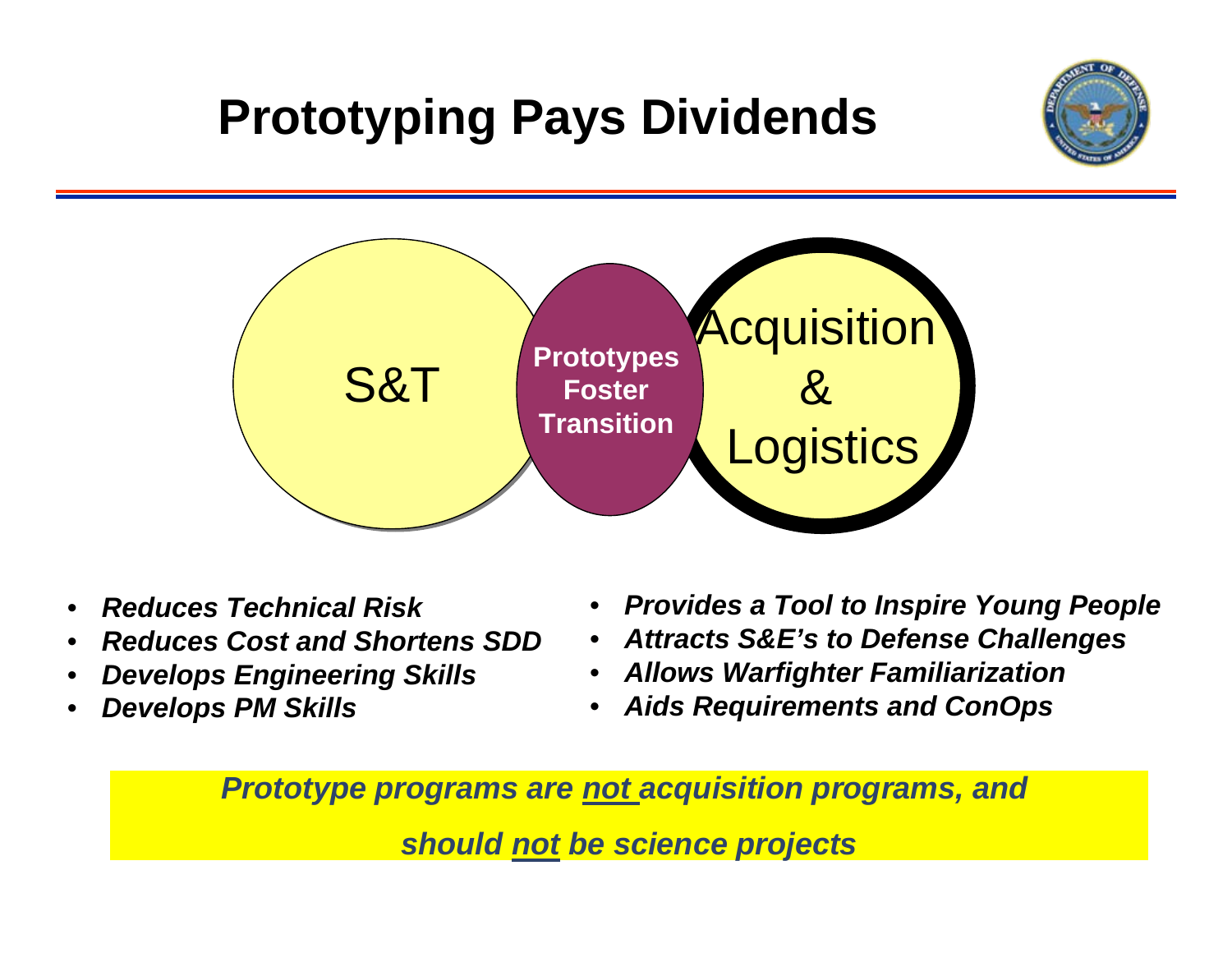# **Understanding Requirements**



- **Requirements do not create capability**
	- **In general, requirements evolve the state of the possible**
	- **Requirements are best set in partnership with the warfighter, program manager, and technologist**
- **Requirements do create cost**
- **Requirements are not carved in stone**
	- **PMs have a right, role, and obligation to push back on requirements**
	- **PMs should lead the enterprise to joint, interoperable solutions**

*We are spending taxpayer money. Spend it like it was your own – part of it is.*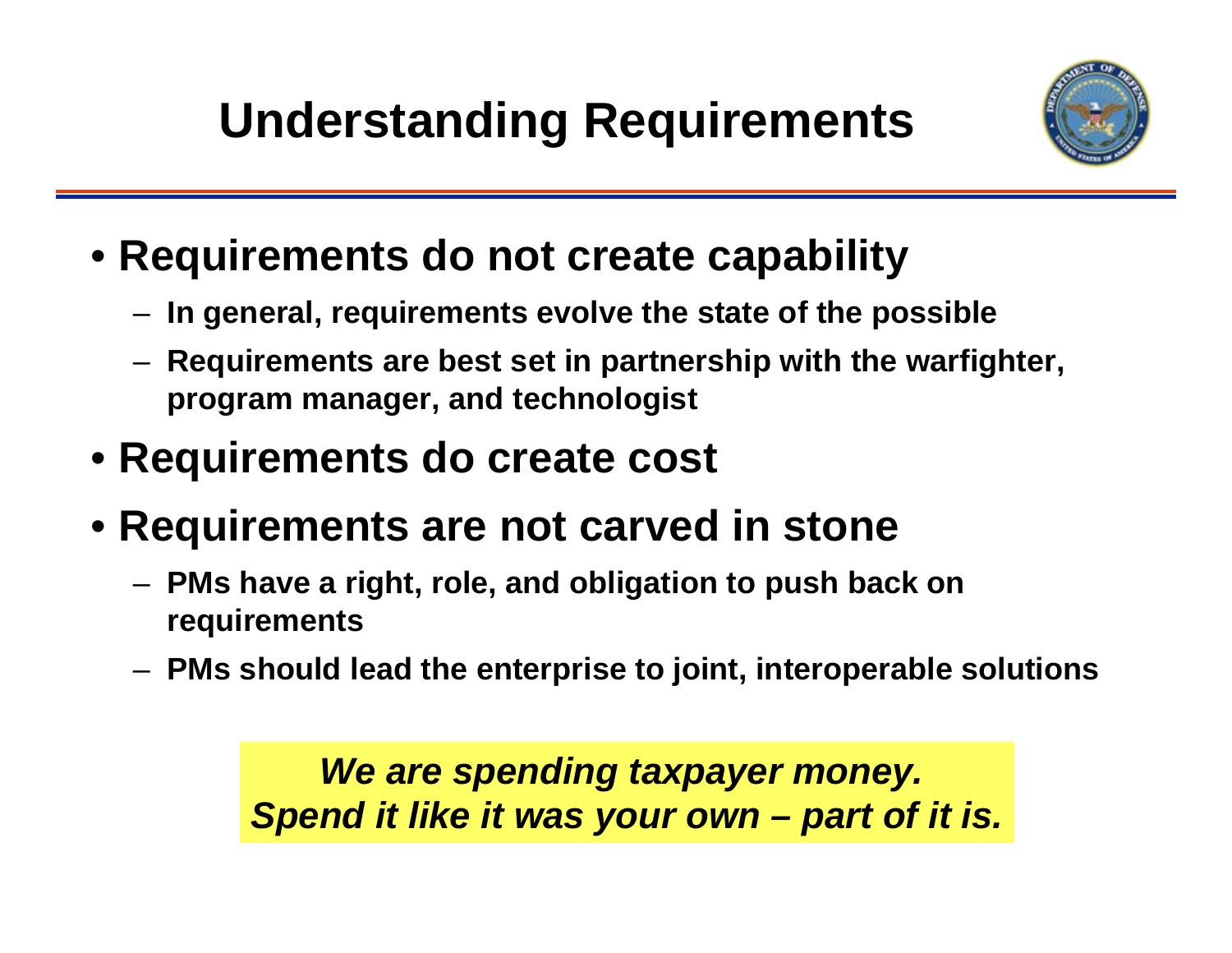**Guidelines for Program Management**



- **PMs are not victims of a process**
	- **There are good reasons for an acquisition workforce and trained professionals working with accountability through the civilian chain to the President**
	- **PMs must lead the business to an executable enterprise solution**
	- **Never agree to "fix" the program in the next POM**
	- **Never quietly allow the enterprise to leave you with unexecutable requirements, budgets, and schedules**

#### • **PMs are not a door-to-door salesperson**

- **Listen to new ideas, deal with them on a factual basis, and adapt when necessary**
- **PMs should know their program well enough to spend tax dollars on critical path events**